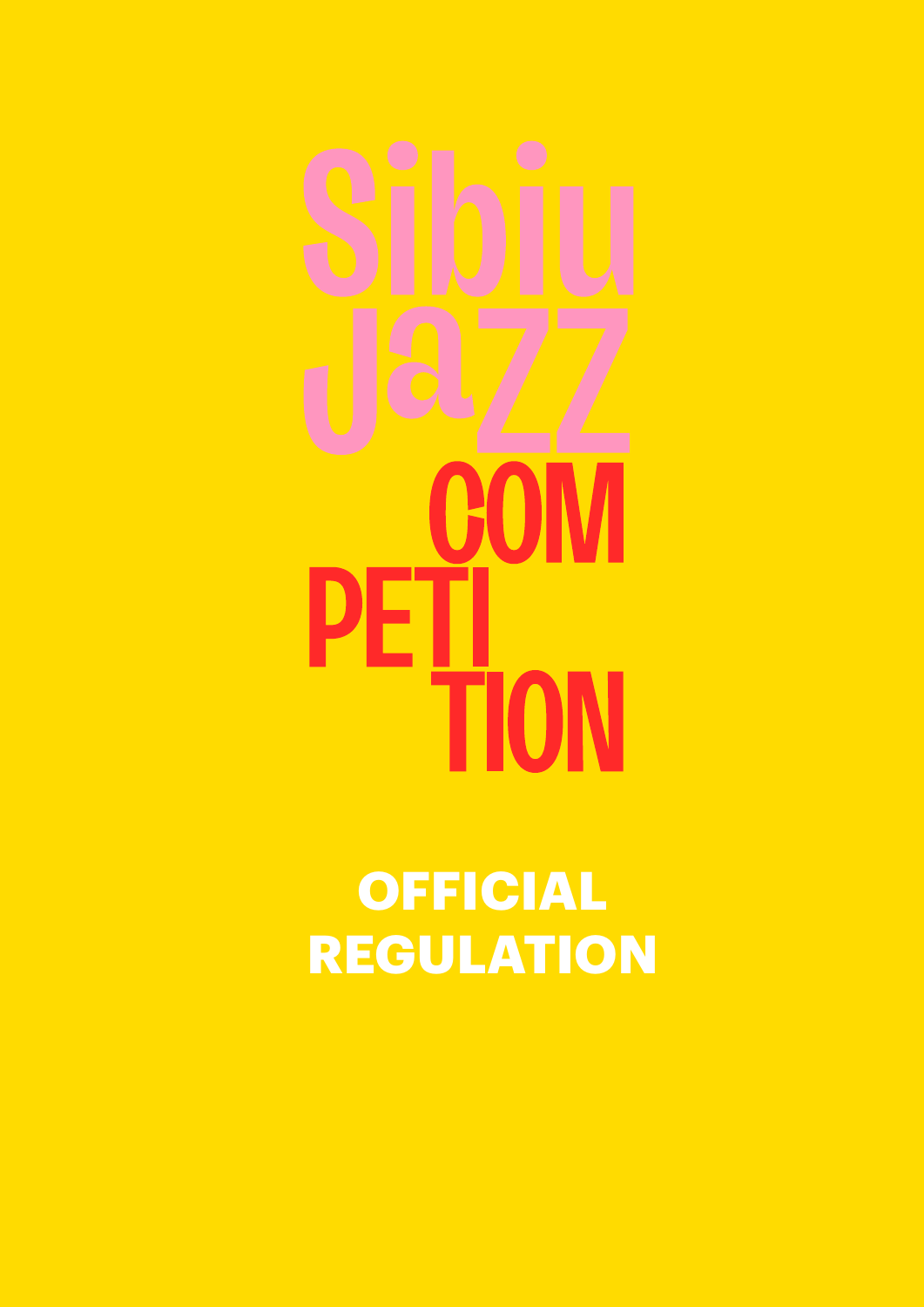

The Organizers of the Sibiu Jazz Competition are Creative Concept Association in partnership with The Sibiu Student Cultural Centre.

The Competition was founded in 1979 as a part of Sibiu Jazz Festival, but now it is a stand alone event.

The aim of the Competition is to promote jazz, new improvised music projects and young musicians.

The Competition will take place 29-31 October at Talia Hall – Sibiu State Philharmonic. All the concerts will be open to the public and live broadcasted on our official website and also on You-Tube and Facebook.

# **I. APPLYING FOR THE COMPETITION**

The Sibiu Jazz Competition is open to all young musicians, regardless of nationality, born after November 1st, 1988, who are younger than 33 or at the age of 33 years old. The line-up of the bands must have a majority of musicians who respect the specified age limit.

All materials related to the participation in the Sibiu Jazz Competition will be sent until Monday, 20 September 2021. Failure to meet this deadline will entail the elimination of the candidate. The Organizer of the Competition reserves the right to extend the term of sending an Application.

The results of the selection will be published on Thursday, 21st September 2021.

If no reply is received within the deadline or in case of resignation, the Organizer reserves the right to choose the candidates from the reserve list. The participants are obliged to provide a valid reason of resignation (e.g. doctor`s certificate) after 15.10.2021.

By submitting the application, the musicians accept the present regulation and declare their readiness to participate in the competition at any time specified by the Organizer (29- 31.10.2021). The Organizer specifies the date, time and the order of the competition performance. The participant must be free from any obligations during the competition.

The winner of the main prize of former editions cannot compete.

This year, the competition may be entered by bands consisting of a maximum of 5 musicians. 1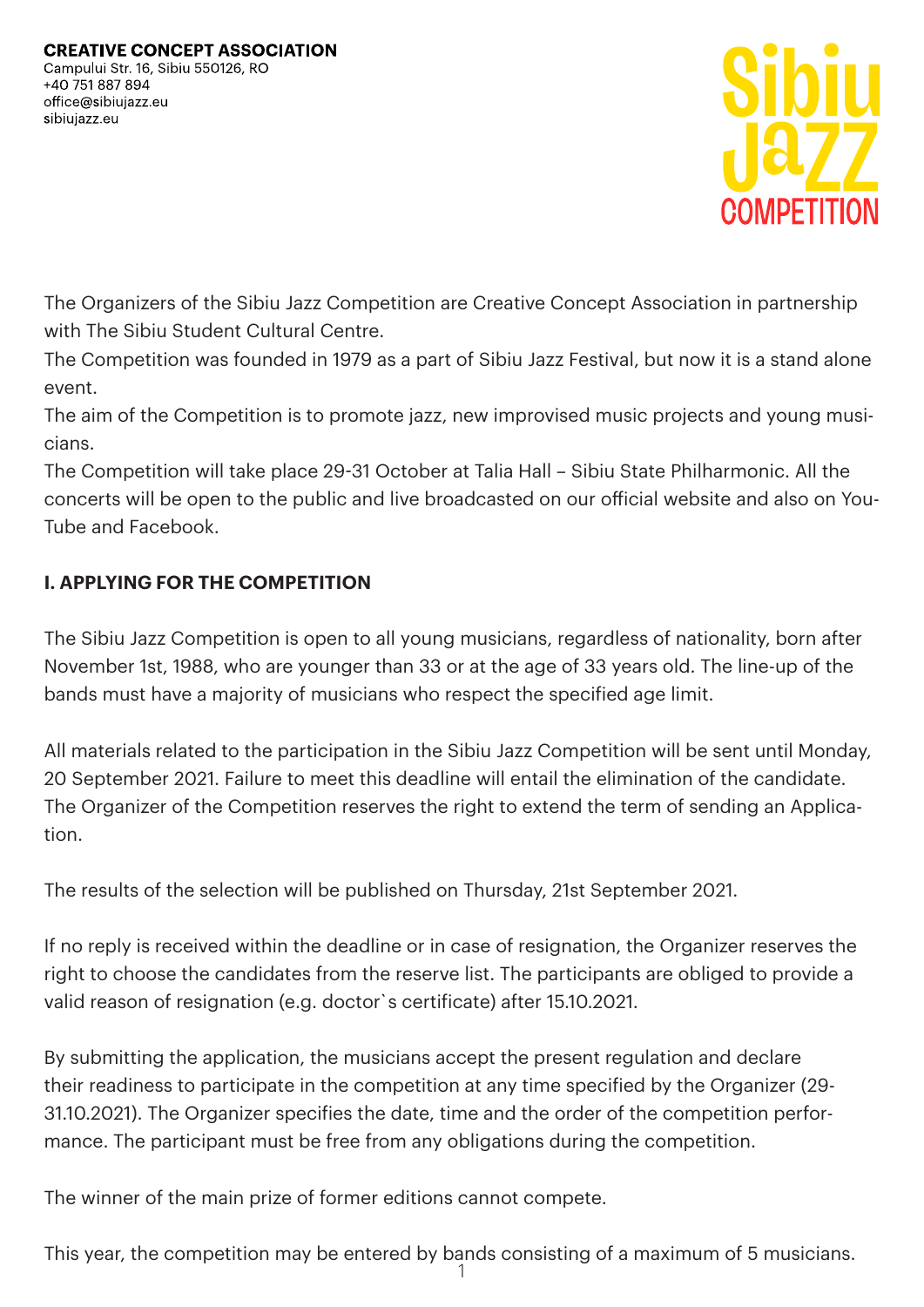

Adding other members after registration for the contest is prohibited without the consent of organizers. Any change in the registration form will be communicated at least seven (7) days in advance. Changes after this date will not be accepted.

Applications are filled online on the website<sup>\*</sup>: jazzfeel.it, along with a recording presenting the instrumental skills of the participant band in mp3 format (maximum duration: 5 minutes, maximum file size: 10 MB), information about the band in a Word file (composition of the band, history, achievements in the volume from 1200 to 1600 characters) and a photo of the band (in 300 dpi resolution) to the address: office@sibiujazz.eu. In the subject of the message, enter "Sibiu Jazz Competition".

The Form has more parts. Once one is filled, the next one will appear on the screen. Please fill both parts so we can validate the application.

# **II. COMPETITION SECTIONS**

The two sections of the competition are:

**1. Interpretation:** the musical qualities of the candidate are evaluated in general, its cohesion, its stage presence.

**2. Composition:** the values and the originality of each group's own compositions are evaluated. There will not be considered original compositions, the improvisations made on the basis of known themes.

All the candidates participating to this competition are submitted in the interpretation section, in case they want to participate to the composition section with a musical piece, it is necessary to specify this in the application form and on the stage, before the interpretation of the song.

The organizer reserves the right to impose the timing for each participant as follows:

- Band maximum 20 minutes
- Solo artist maximum 15 minutes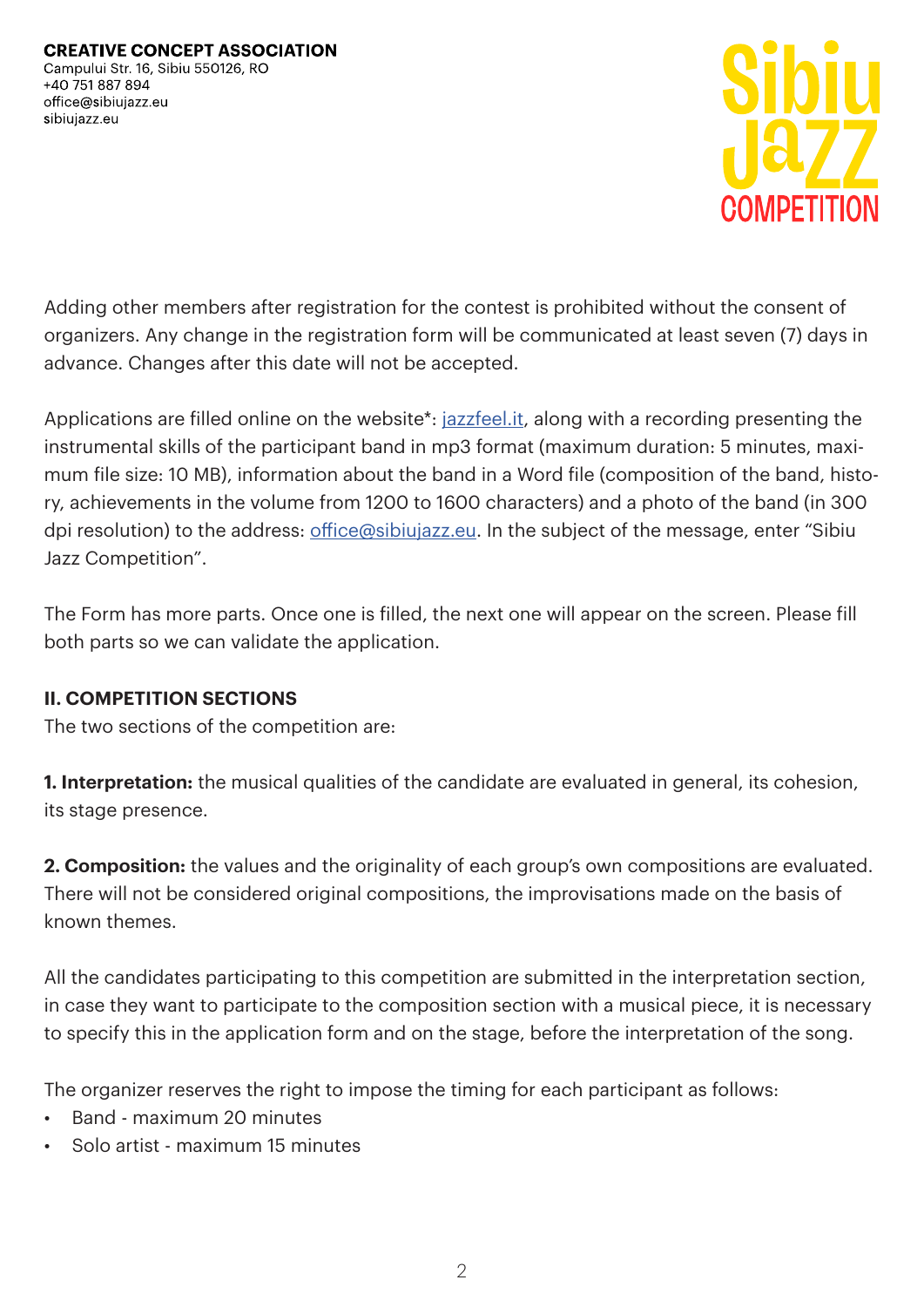

## **III. AWARDS**

## **The Interpretation Section:**

- The best band 1000 Euro
- The best instrumentalist: 500 Euro
- The best vocalist: 500 Euro

#### **Composition Section:**

• Award for best composition: 500 Euro

#### Note:

- The prizes can be cumulated
- The awards will be announced after the final round of the competition in the Award Gala, on Sunday, 31st October 2021
- The prizes are worth a total of approximately 2500 Euro (including tax)
- The winner of the Best Band Award will be invited to play at Sibiu Jazz Festival 2022
- Prizes are paid only by bank transfer into the Participant`s bank account no later than 11 November. Romanian participants in RON, others in EURO. The sums shown above are subject to applicable tax reductions required by Romanian Law

## **IV. THE JURY**

The jury is comprised of specialists appointed by the organizer.

The evaluation criteria of the jury are:

- style / interpretation
- improvisation
- technique / diction / articulation
- musicality
- impact on the audience

The jury reserves the right not to award prizes if the performance of the participants is modest or if there are less than 3 participants competing for one category. All decisions are final and not subject to appeal.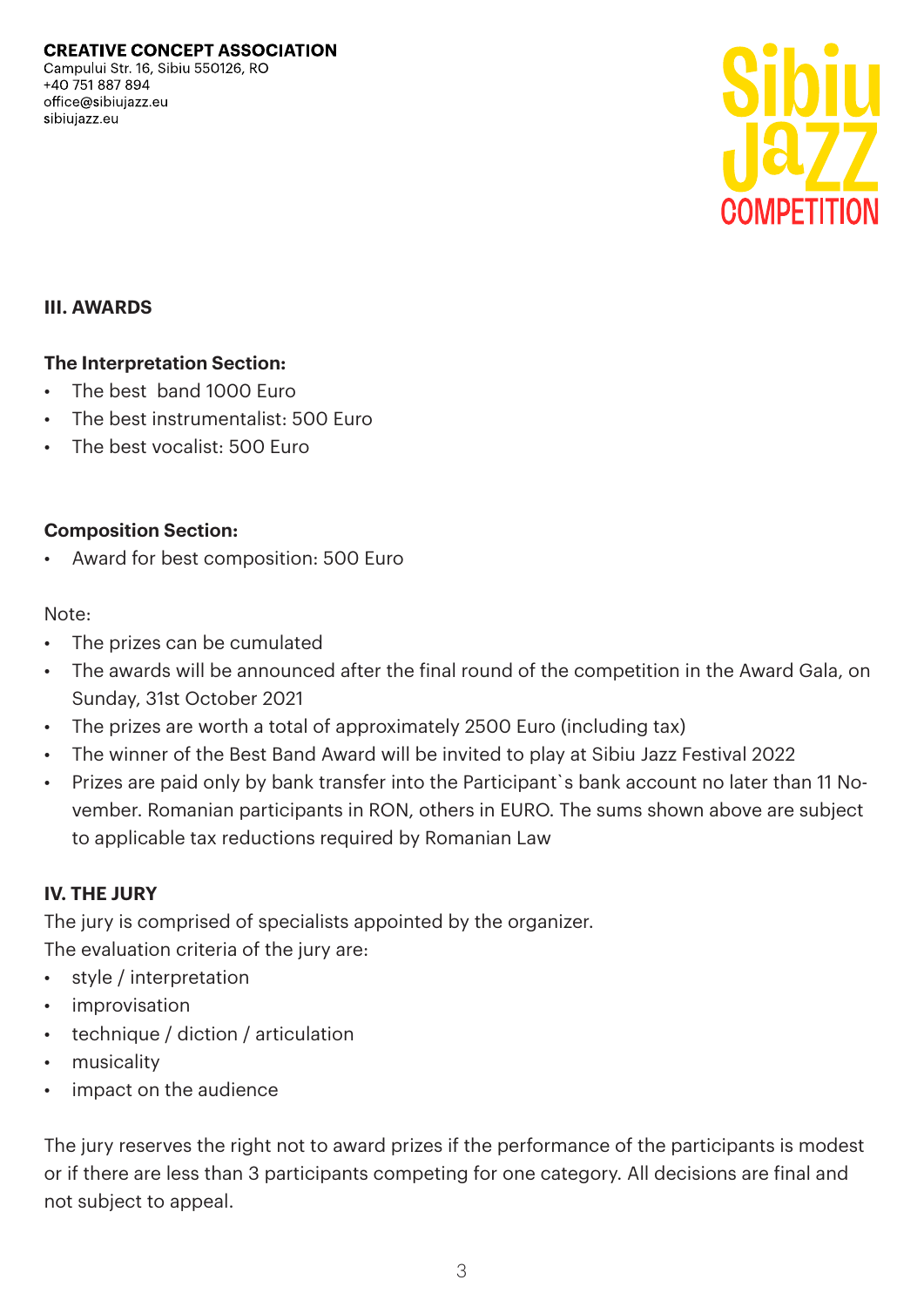

# **V. ORGANIZATIONAL MEASURES**

## **1. The organizer – Creative Concept Association**

The organizer provides free accommodation and halfboard for participants. If they are underage, they are allowed to come with a tutor.

The organizer provides also: sound/lights equipment, qualified staff (sound engineer, lights engineer, stage technician) drum set, acoustic and/or electric piano, keyboards, double bass.

The organizer is obliged to send the final program via e-mail and also to post it online (on Facebook: https://www.facebook.com/sibiujazz and the official website: http://jazzfeel.it/), 7 days before the contest.

vThe organizer will record the performances and send a copy to each participant upon request.

The organizer reserves the right to use the material (photo, audio, video etc) recorded during the Competition and the Award Gala.

# **2. Participants**

It is compulsory for the winners to attend the Award Gala, on Sunday, 31st October 2021. The winners will perform in the Gala.

The Participants give royalty-free license to the Organizer for: recording, rendering, marketing, processing, playing in public and publishing songs presented during the Competition and at the accompanying concerts.

# **NOTE!!! Transportation costs are supported by the participants.**

Delay or failure in respecting the program established by the organizer will result in disqualification of the participant, who will be obliged to support all the costs related to his presence in Sibiu.

Participants will respect strictly the program required by the organizers.